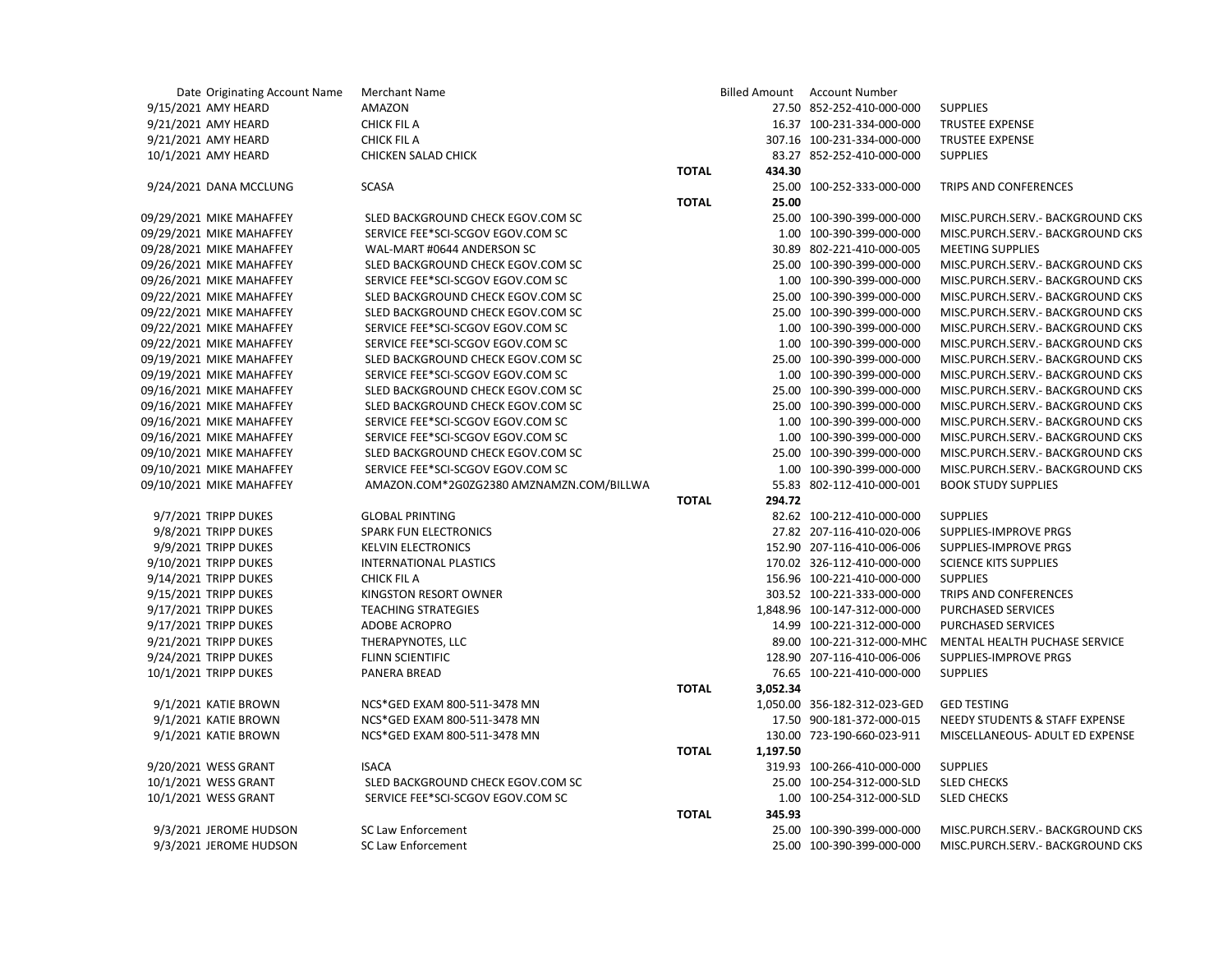9/3/2021 JEROME HUDSON SC Law Enforcement 25.00 100-390-399-000-000 MISC.PURCH.SERV.- BACKGROUND CKS 9/3/2021 JEROME HUDSON SC Law Enforcement 25.00 100-390-399-000-000 MISC.PURCH.SERV.- BACKGROUND CKS 9/3/2021 JEROME HUDSON SC Law Enforcement 25.00 100-390-399-000-000 MISC.PURCH.SERV.- BACKGROUND CKS 9/3/2021 JEROME HUDSON SC Law Enforcement 1.00 100-390-399-000-000 MISC.PURCH.SERV.- BACKGROUND CKS 9/3/2021 JEROME HUDSON SC Law Enforcement 1.00 100-390-399-000-000 MISC.PURCH.SERV.- BACKGROUND CKS 9/3/2021 JEROME HUDSON SC Law Enforcement 1.00 100-390-399-000-000 MISC.PURCH.SERV.- BACKGROUND CKS 9/3/2021 JEROME HUDSON SC Law Enforcement 1.00 100-390-399-000-000 MISC.PURCH.SERV.- BACKGROUND CKS 9/3/2021 JEROME HUDSON SC Law Enforcement 1.00 100-390-399-000-000 MISC.PURCH.SERV.- BACKGROUND CKS 9/9/2021 JEROME HUDSON SC Law Enforcement 25.00 100-390-399-000-000 MISC.PURCH.SERV.- BACKGROUND CKS 9/9/2021 JEROME HUDSON SC Law Enforcement 25.00 100-390-399-000-000 MISC.PURCH.SERV.- BACKGROUND CKS 9/9/2021 JEROME HUDSON SC Law Enforcement 8.00 100-255-323-000-000 CONTRACTED SERVICES 9/9/2021 JEROME HUDSON SC Law Enforcement 1.00 100-390-399-000-000 MISC.PURCH.SERV.- BACKGROUND CKS 9/9/2021 JEROME HUDSON SC Law Enforcement 1.00 100-390-399-000-000 MISC.PURCH.SERV.- BACKGROUND CKS 9/9/2021 JEROME HUDSON Quality Logos 615.37 100-233-312-000-APA ASSISTANT PRINCIPAL ACADEMY 9/10/2021 JEROME HUDSON Sam's Club 10.74 100-255-323-000-000 CONTRACTED SERVICES 9/10/2021 JEROME HUDSON Sam's Club 10.74 100-255-323-000-000 CONTRACTED SERVICES 9/10/2021 JEROME HUDSON Sam's Club 10.74 100-255-323-000-000 CONTRACTED SERVICES 9/13/2021 JEROME HUDSON SC Law Enforcement 25.00 100-390-399-000-000 MISC.PURCH.SERV.- BACKGROUND CKS 9/13/2021 JEROME HUDSON SC Law Enforcement 8.00 100-255-323-000-000 CONTRACTED SERVICES 9/13/2021 JEROME HUDSON SC Law Enforcement 1.00 100-390-399-000-000 MISC.PURCH.SERV.- BACKGROUND CKS 9/14/2021 JEROME HUDSON SC Law Enforcement 8.00 100-255-323-000-000 CONTRACTED SERVICES 9/16/2021 JEROME HUDSON SC Law Enforcement 25.00 100-390-399-000-000 MISC.PURCH.SERV.- BACKGROUND CKS 9/16/2021 JEROME HUDSON SC Law Enforcement 25.00 100-390-399-000-000 MISC.PURCH.SERV.- BACKGROUND CKS 9/16/2021 JEROME HUDSON SC Law Enforcement 25.00 100-390-399-000-000 MISC.PURCH.SERV.- BACKGROUND CKS 9/16/2021 JEROME HUDSON SC Law Enforcement 25.00 100-390-399-000-000 MISC.PURCH.SERV.- BACKGROUND CKS 9/16/2021 JEROME HUDSON SC Law Enforcement 25.00 100-390-399-000-000 MISC.PURCH.SERV.- BACKGROUND CKS 9/16/2021 JEROME HUDSON SC Law Enforcement 25.00 100-390-399-000-000 MISC.PURCH.SERV.- BACKGROUND CKS 9/16/2021 JEROME HUDSON SC Law Enforcement 25.00 100-390-399-000-000 MISC.PURCH.SERV.- BACKGROUND CKS 9/16/2021 JEROME HUDSON SC Law Enforcement 25.00 100-390-399-000-000 MISC.PURCH.SERV.- BACKGROUND CKS 9/16/2021 JEROME HUDSON SC Law Enforcement 25.00 100-390-399-000-000 MISC.PURCH.SERV.- BACKGROUND CKS 9/16/2021 JEROME HUDSON SC Law Enforcement 25.00 100-390-399-000-000 MISC.PURCH.SERV.- BACKGROUND CKS 9/16/2021 JEROME HUDSON SC Law Enforcement 25.00 100-390-399-000-000 MISC.PURCH.SERV.- BACKGROUND CKS 9/16/2021 JEROME HUDSON SC Law Enforcement 25.00 100-390-399-000-000 MISC.PURCH.SERV.- BACKGROUND CKS 9/16/2021 JEROME HUDSON SC Law Enforcement 25.00 100-390-399-000-000 MISC.PURCH.SERV.- BACKGROUND CKS 9/16/2021 JEROME HUDSON SC Law Enforcement 25.00 100-390-399-000-000 MISC.PURCH.SERV.- BACKGROUND CKS 9/16/2021 JEROME HUDSON SC Law Enforcement 25.00 100-390-399-000-000 MISC.PURCH.SERV.- BACKGROUND CKS 9/16/2021 JEROME HUDSON SC Law Enforcement 25.00 100-390-399-000-000 MISC.PURCH.SERV.- BACKGROUND CKS 9/16/2021 JEROME HUDSON SC Law Enforcement 25.00 100-390-399-000-000 MISC.PURCH.SERV.- BACKGROUND CKS 9/16/2021 JEROME HUDSON SC Law Enforcement 25.00 100-390-399-000-000 MISC.PURCH.SERV.- BACKGROUND CKS 9/16/2021 JEROME HUDSON SC Law Enforcement 25.00 100-390-399-000-000 MISC.PURCH.SERV.- BACKGROUND CKS 9/16/2021 JEROME HUDSON SC Law Enforcement 25.00 100-390-399-000-000 MISC.PURCH.SERV.- BACKGROUND CKS 9/16/2021 JEROME HUDSON SC Law Enforcement 1.00 100-390-399-000-000 MISC.PURCH.SERV.- BACKGROUND CKS 9/16/2021 JEROME HUDSON SC Law Enforcement 1.00 100-390-399-000-000 MISC.PURCH.SERV.- BACKGROUND CKS 9/16/2021 JEROME HUDSON SC Law Enforcement 1.00 100-390-399-000-000 MISC.PURCH.SERV.- BACKGROUND CKS 9/16/2021 JEROME HUDSON SC Law Enforcement 1.00 100-390-399-000-000 MISC.PURCH.SERV.- BACKGROUND CKS 9/16/2021 JEROME HUDSON SC Law Enforcement 1.00 100-390-399-000-000 MISC.PURCH.SERV.- BACKGROUND CKS 9/16/2021 JEROME HUDSON SC Law Enforcement 1.00 100-390-399-000-000 MISC.PURCH.SERV.- BACKGROUND CKS 9/16/2021 JEROME HUDSON SC Law Enforcement 1.00 100-390-399-000-000 MISC.PURCH.SERV.- BACKGROUND CKS 9/16/2021 JEROME HUDSON SC Law Enforcement 1.00 100-390-399-000-000 MISC.PURCH.SERV.- BACKGROUND CKS